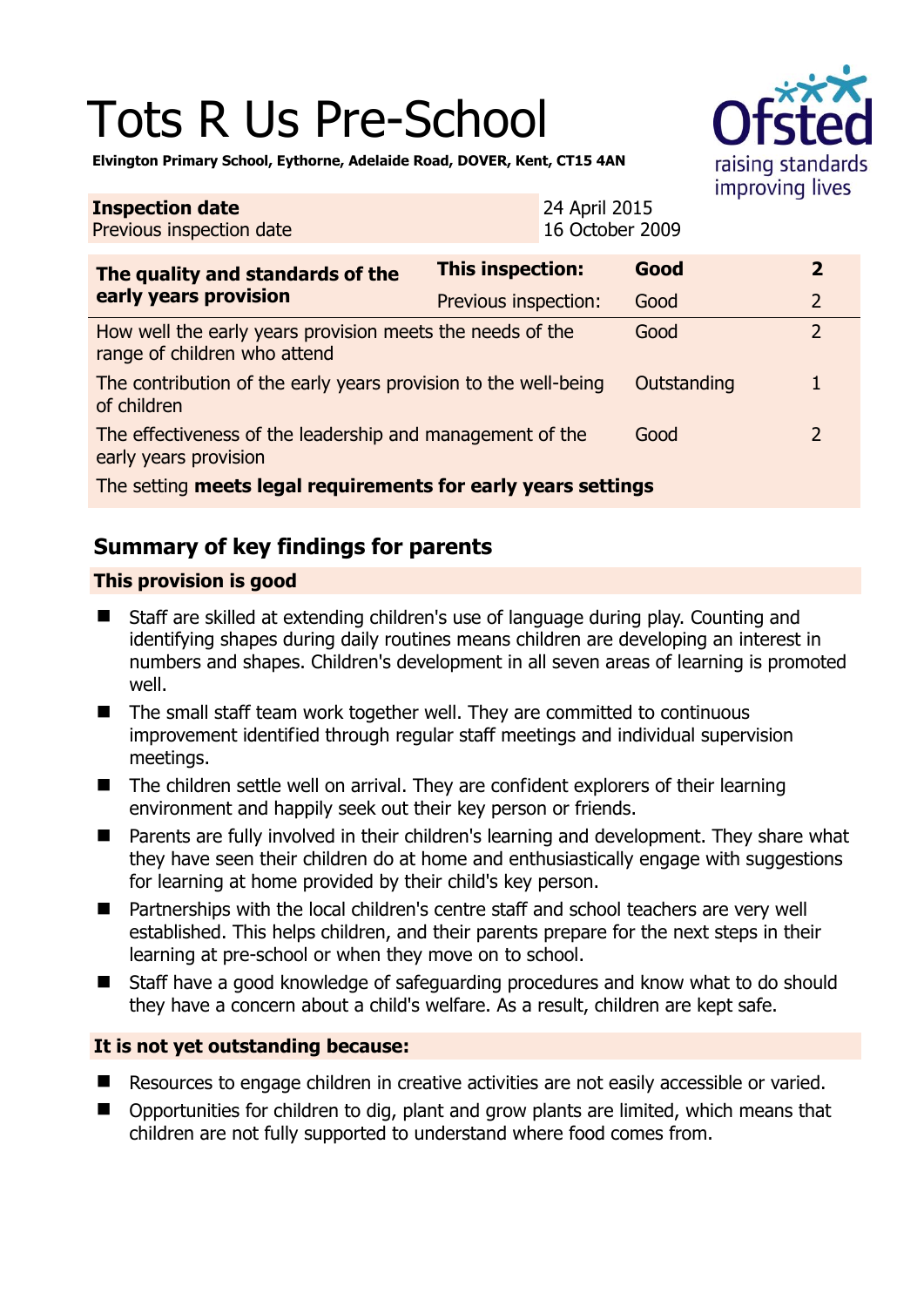## **What the setting needs to do to improve further**

#### **To further improve the quality of the early years provision the provider should:**

- **P** provide children with a wider range of natural, and recycled resources and materials to stimulate their senses and develop their creativity
- extend the range of resources in the outdoor area to enhance opportunities for children to learn about the world around them.

#### **Inspection activities**

- The inspector viewed all areas of the pre-school, the outdoor play area and the school playground used by the children.
- The inspector observed the children at play and spoke with the children and staff during indoor and outdoor activities.
- $\blacksquare$  The inspector held meetings with the manager and staff during the inspection.
- The inspector sampled a range of documents in relation to children's assessment, policies and procedures, staff suitability and the pre-school's self-evaluation documents.
- $\blacksquare$  The inspector spoke with parents to gain their views during the inspection.

#### **Inspector**

Bernadette Gibbs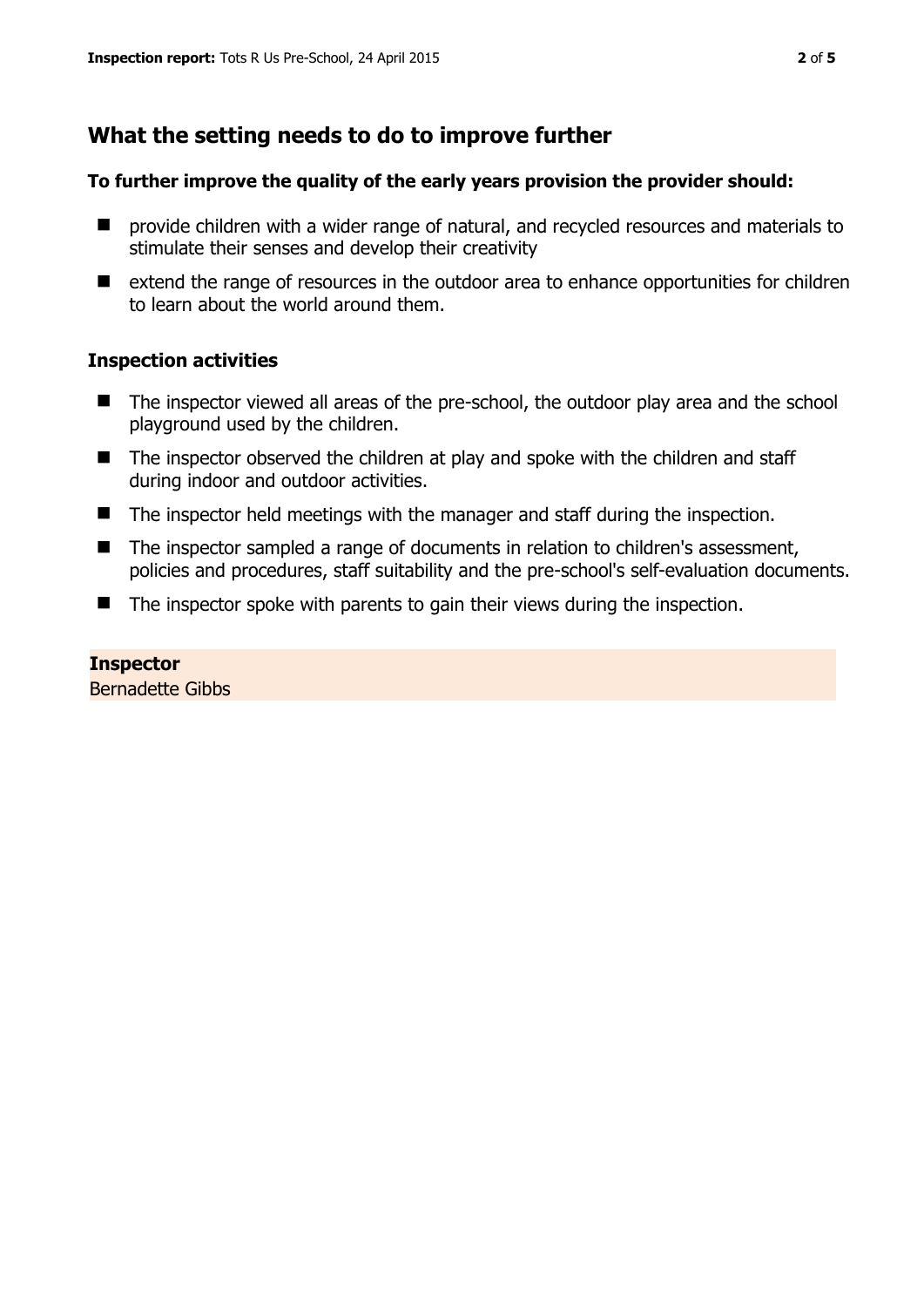### **Inspection findings**

#### **How well the early years provision meets the needs of the range of children who attend. This is good**

Staff provide a good mix of adult-led and child-initiated activities covering the seven areas of learning. The quality of teaching is good, meeting the needs of the children. Staff model positive interactions and use questions effectively to help develop children's thinking skills. For example, staff encouraged children to think about why they were 'puffed out' after running around. This helps children to learn about the effect of exercise on their bodies. The staff gather a wealth of information from parents when children start. This means staff have a sound knowledge base from which to plan activities that will interest and extend children's learning. Generally, resources are well organised for children to choose what they would like to play with. However, resources for art and craft are limited and are not easily accessible to allow children free expression in their art work or to make models.

#### **The contribution of the early years provision to the well-being of children is outstanding**

Children are happy and secure at the pre-school. They are warmly welcomed and supported by a strong trusting key-person system. Snack time is used to strengthen the bond between children and their key person. Each group comes together to share a healthy variety of foods, such as brown bread and cheese or a selection of fresh fruit. They chat about what they have been doing and what they are going to do next. Good table manners are encouraged, children learn to serve themselves and share with their friends, as well as waiting until others have finished eating before clearing away. Children manage their personal needs well, using the toilet and washing their hands afterwards. This helps children to prepare for the move to school. Parents are enthusiastic in their praise for the staff valuing the information they receive about their children's development. They appreciate the learning at home suggestions provided by their child's key person.

#### **The effectiveness of the leadership and management of the early years provision is good**

A good knowledge of safeguarding procedures and a range of policies and procedure support the staff in ensuring the safety of the children. The manager regularly monitors children's progress across all areas of learning. Where progress is less than expected individual plans are put in place to support and extend learning. Regular supervision meeting are used to monitor and improve practice and to review policies and procedures. This ensures staff remain suitable to work with children. Relevant training is provided to meet the specific needs of children. Observations of the environment and suggestions from parents are used to plan changes to make improvements.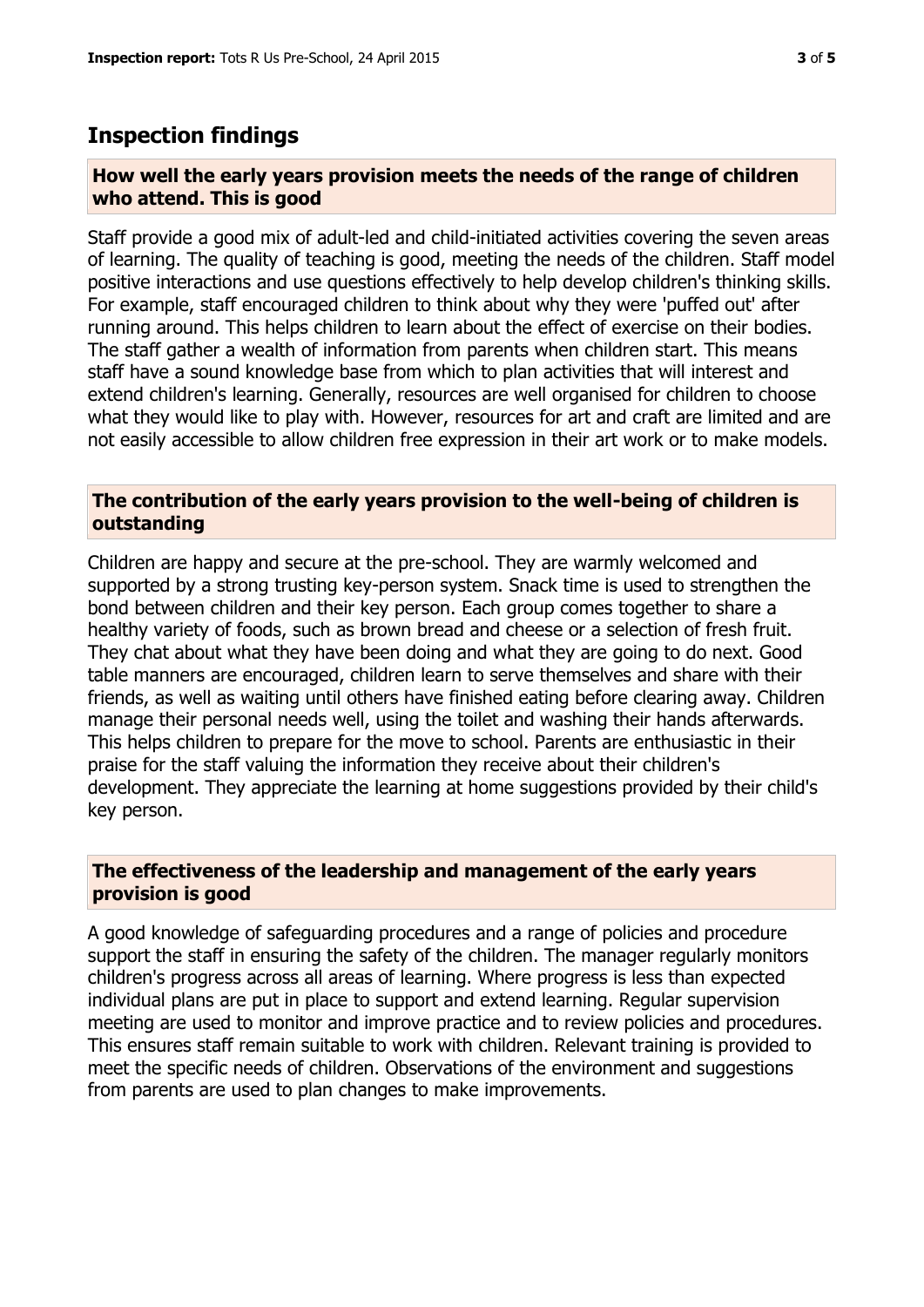## **Setting details**

| Unique reference number       | 127724                         |  |
|-------------------------------|--------------------------------|--|
| <b>Local authority</b>        | Kent                           |  |
| <b>Inspection number</b>      | 840704                         |  |
| <b>Type of provision</b>      | Full-time provision            |  |
| <b>Registration category</b>  | Childcare - Non-Domestic       |  |
| Age range of children         | $2 - 8$                        |  |
| <b>Total number of places</b> | 26                             |  |
| Number of children on roll    | 41                             |  |
| <b>Name of provider</b>       | Tots R Us Pre-School Committee |  |
| Date of previous inspection   | 16 October 2009                |  |
| <b>Telephone number</b>       | 07944 737 134                  |  |

Tots R Us Pre-School registered in 1997. It is a committee run group and operates from one main room in a mobile building, located in the grounds of Eythorne and Elvington village primary school, near Dover, Kent. The pre-school is open each weekday from 8.45am to 3.30pm term time only. The pre-school employs five staff. All staff hold appropriate early years qualifications. The pre-school is registered to receive funding to provide free early education for children aged two, three and four years.

This inspection was carried out by Ofsted under sections 49 and 50 of the Childcare Act 2006 on the quality and standards of provision that is registered on the Early Years Register. The registered person must ensure that this provision complies with the statutory framework for children's learning, development and care, known as the Early Years Foundation Stage.

Any complaints about the inspection or the report should be made following the procedures set out in the guidance 'Complaints procedure: raising concerns and making complaints about Ofsted', which is available from Ofsted's website: www.gov.uk/government/organisations/ofsted. If you would like Ofsted to send you a copy of the guidance, please telephone 0300 123 4234, or email enquiries@ofsted.gov.uk.